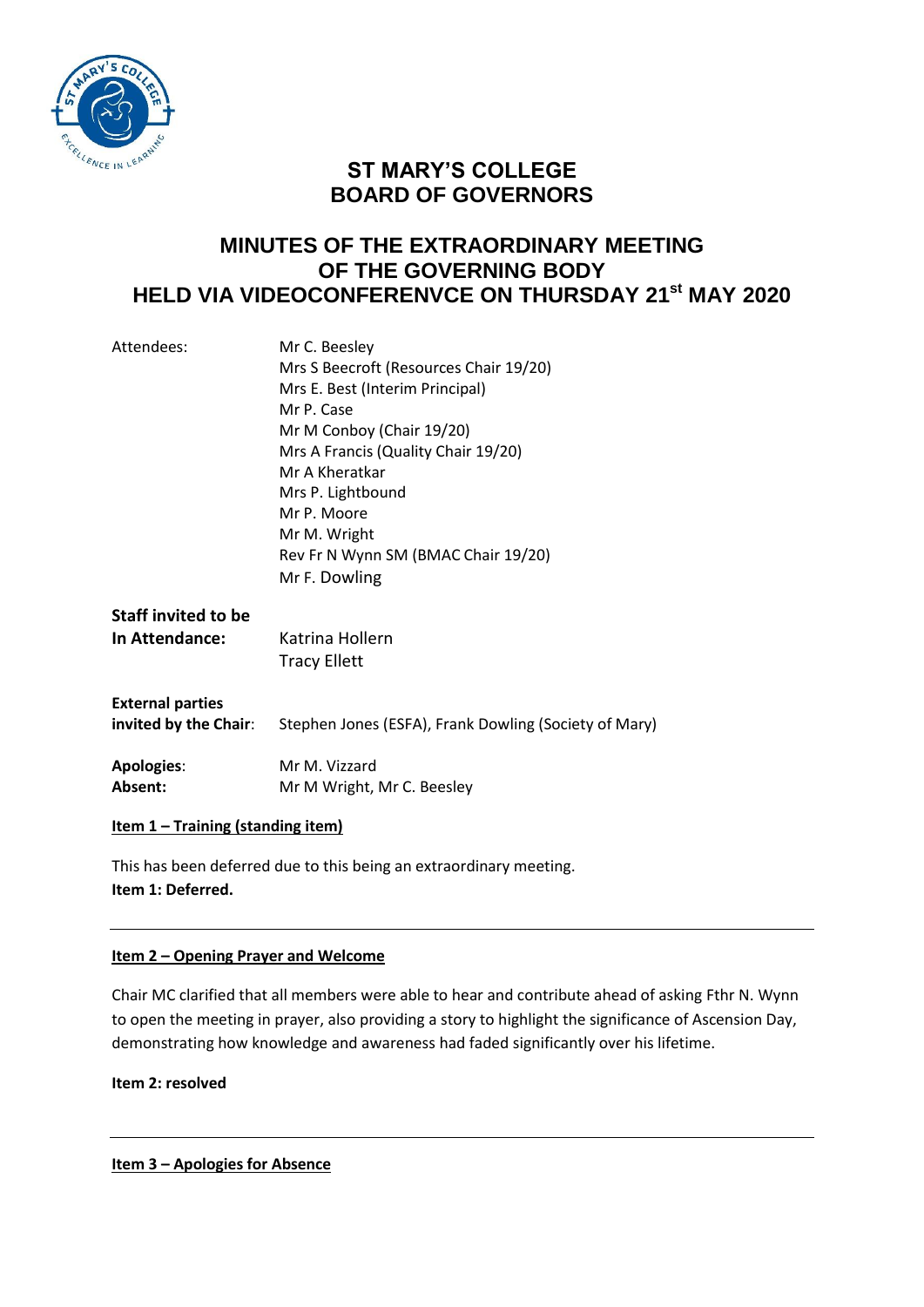The clerk confirmed the standing apologies for MV however confirmed that there had not been any communication from MW or CB.

Apologies for MV were accepted with a request for contact to be made with absentees to ascertain the reasons in order to accept apologies retrospectively of relevant

**Item 3 resolved:** apologies were accepted and an action noted for the clerk to contact MW and CB

#### **Item 4 – Declarations of Interest**

SB declared an interest in relation to her role at LHu and the HE items on the agenda.

The standing declaration by EB in relation to her husband's employment at the college were noted.

#### **Item 4 - Resolved: The Board noted the declarations of interest.**

## **Item 5 – Approval of the Minutes of the Meeting of the Board of Governors held by Video Conference on 28th April 2020 (MC)**

The Board approved the previously circulated minutes without amendments.

**Item 5 – Resolved: The Board approved the minutes which would be signed by the Chair once Covid-19 restrictions are eased.**

## **Item 6 – Confirming the Next Full Board Meeting (MC)**

The Board were asked to consider their availability to attend a full meeting of the Board of Governors with a full agenda on July  $9^{th}$ . It was agreed that this could still take place as a videoconference although the possibility of a few governors and staff being present in College was not ruled out if it was deemed safe. The Board were also asked to consider any additional items that should be raised with nothing brought forwards and the date was agreed.

## **Item 6 – Resolved: The Board agreed a full meeting of the Board of Governors on 6th July 2020**

#### **Item 7 – FE Applications Report 20/21 (EB)**

EB confirmed that the target number of students within the budget was 652.

EB clarified the break down required in terms of progression and recruitment to achieve the target figure which was in included in the circulated report. EB informed the Board that progression interviews were on-going and due to be completed in the next week with a good track record of progression with most programmes as two year they expected to retain 316 learners.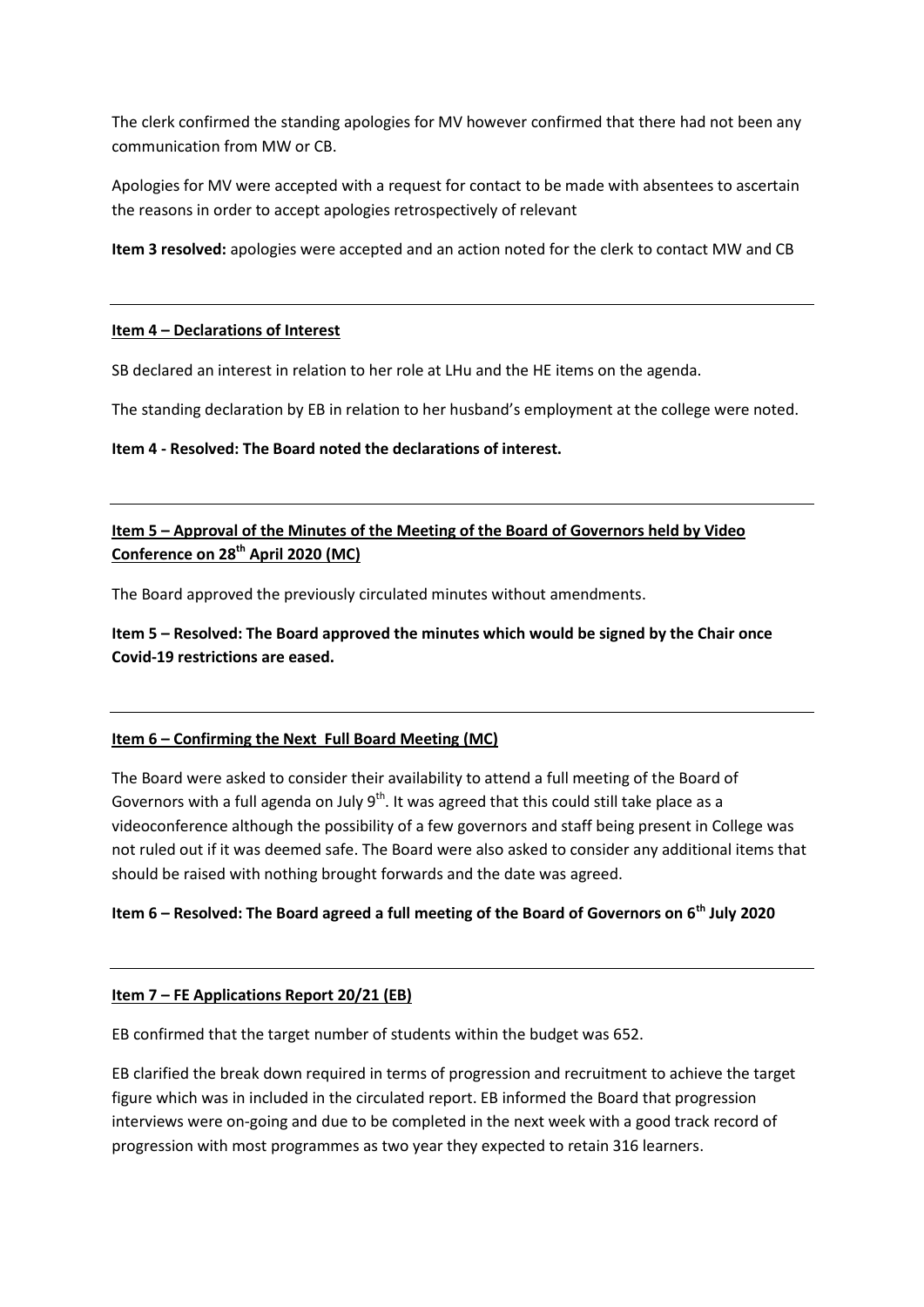EB outlined the expected conversion rates from new applications, with fewer applications that were more realistic, with less from partner schools and more from local feeder schools with an increased likelihood of enrolment with an expected intake overall of 662, ahead of the budgeted 652.

From this, we would need 337 new students from applications. Uses conversion rate from offers, from 725 have converted 573 to offer. Shortfall of 55 based on 652 – not yet, if trend continues – current 573 23.38% increase – 707 – potential to meet 346 added to progression will achieve 662.

The recruitment campaigns, marketing and on-going interview processes, along with plans for virtual taster days were outlined and well received. A governor highlighted the value of local educators adapting to the local economic needs of learners, with more relevance in the skills they acquire rather than generic mass produced education that has limited scope for a broad spectrum of learners.

No further questions or comments were received.

#### **Item 7 – Resolved: The governors noted the details of the recruitment report.**

#### **Item 8 – HE Applications Report 20/21 (PL)**

PL advised that the comparative data for the previous year was unavailable; advising that position at the end of June would usually represent 50% of total enrolments.

PL advised that the LHu Foundation year had not been marketed as conversations with LHU regarding the curriculum had not progressed due to staff being unable to be in College, advising that there was a need to discuss this further and restart the conversations following the Vice Chancellors meeting.

**Q**– are you having difficulty contacting the LHu representative?

**A (SB – LHU)** – He has been off work ill with Covid-19 but is now recovered and back in work. **A** (PL) – everyone in the HE department has been inundated, this has been a challenging time

**Q**– (EB) – Is LHU aware we haven't developed this? **A (**PL) – he should be giving us access to validation and revalidation resources, this hasn't been followed up. SB agreed to follow this up from LHU and feed this back to PL (**action)**

PL moved on to discuss the position in relation to UCLAN courses for 20/21 entry, advising that no applications had been completed, although 4 were in the pipeline to be completed in next couple of weeks. PL indicated that this was a better position compared to the 19/20 position although raised concerns that students may be put off coming into a learning environment due to the pandemic, although hoped that the decision by UCLAN to deliver online in September will alleviate fears, however noted that LHU had not made a decision yet and would be awaiting vaccine trial results before communicating their strategy for learning in the new year, with a clearer understanding expected at the end of June.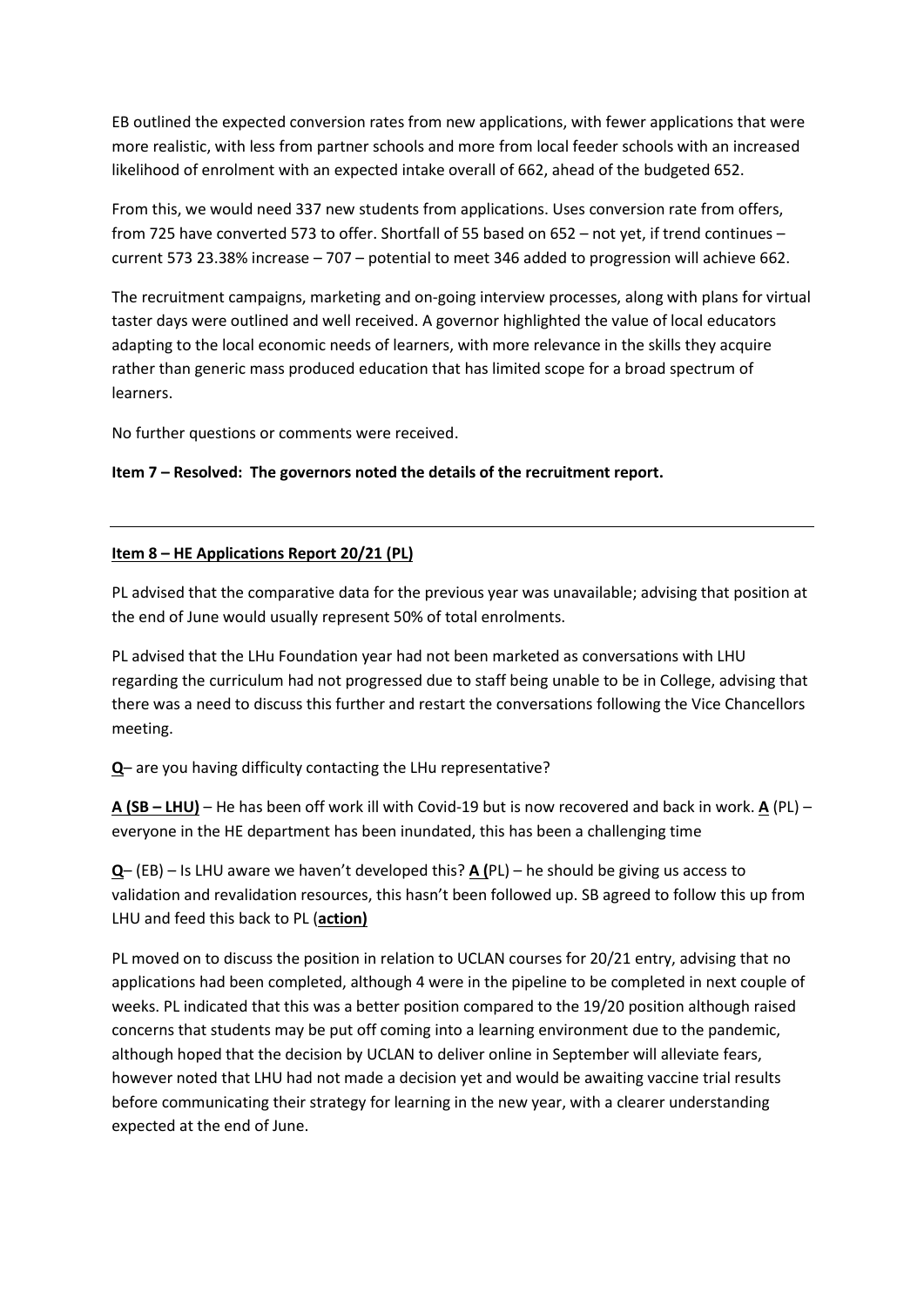PL confirmed that marketing was ongoing, with contact being made to engage with anyone who has shown an interest through social media and a virtual open event scheduled for June with 15 due to attend, none of which have yet made an application and hope to have a positive influx following on from that.

PL advised the Board that UCLAN had raised concerns regarding the impact of reduced international students, although commenting that altered study habits could lead to students staying local to complete their studies with a positive impact for SMC.

PL confirmed that all students were in a position to progress to the next year of study, therefore the only in year losses would be from any students who decide not to progress for personal reasons, with UCLAN having a 'no detriment' policy relating to the pandemic and progressions, with some MA students needing to re-sit due to being unable to engage during the pandemic.

PL invited questions.

**Q (EB to SB) –** last year some courses could not run as they failed to meet the minimum required number of applicants, will there be some discussion regarding this at the meeting on the  $3^{rd}$  June?

**A (SB)** – This will be raised as a discussion point but June is too early to make any decisions, there will be min number which may change. **A (**PL) – it is on the agenda for the Vice Chancellor's meeting.

No further questions or comments were received.

**Item 8 – Resolved: The details of the report were noted with an action for SB to follow up on the progress of the foundation courses.**

#### **Item 9 – Financial Update (KH)**

KH confirmed that the Board had already received a copy of the most recent management accounts within the last Board pack and April's would be available in the coming days and a summary would be sent to the Board.

KH confirmed that work preparing the revised budget for the rest of this year, next year and beyond was continuing with some decisions not yet made and those made this evening by the Board regarding the opening of the nurseries would have an impact and this would be worked into the budget and presented to EB and MC the following week and then be communicated to the Board.

MC updated the Board on the discussions with the ESFA and FEC, advising that they are waiting the for revised budgets to see extent of support required, confirming that the SPA will not resume until September, pushing the backstop from December to March, indicating that this would result in a need for financial support by the end of the calendar year with KH confirming that they are trying to quantify the financial issues and impact of Covid-19 on the financial position, with an announcement having been made by the ESFA for a return to be made by the end of July with C-19 specific information included.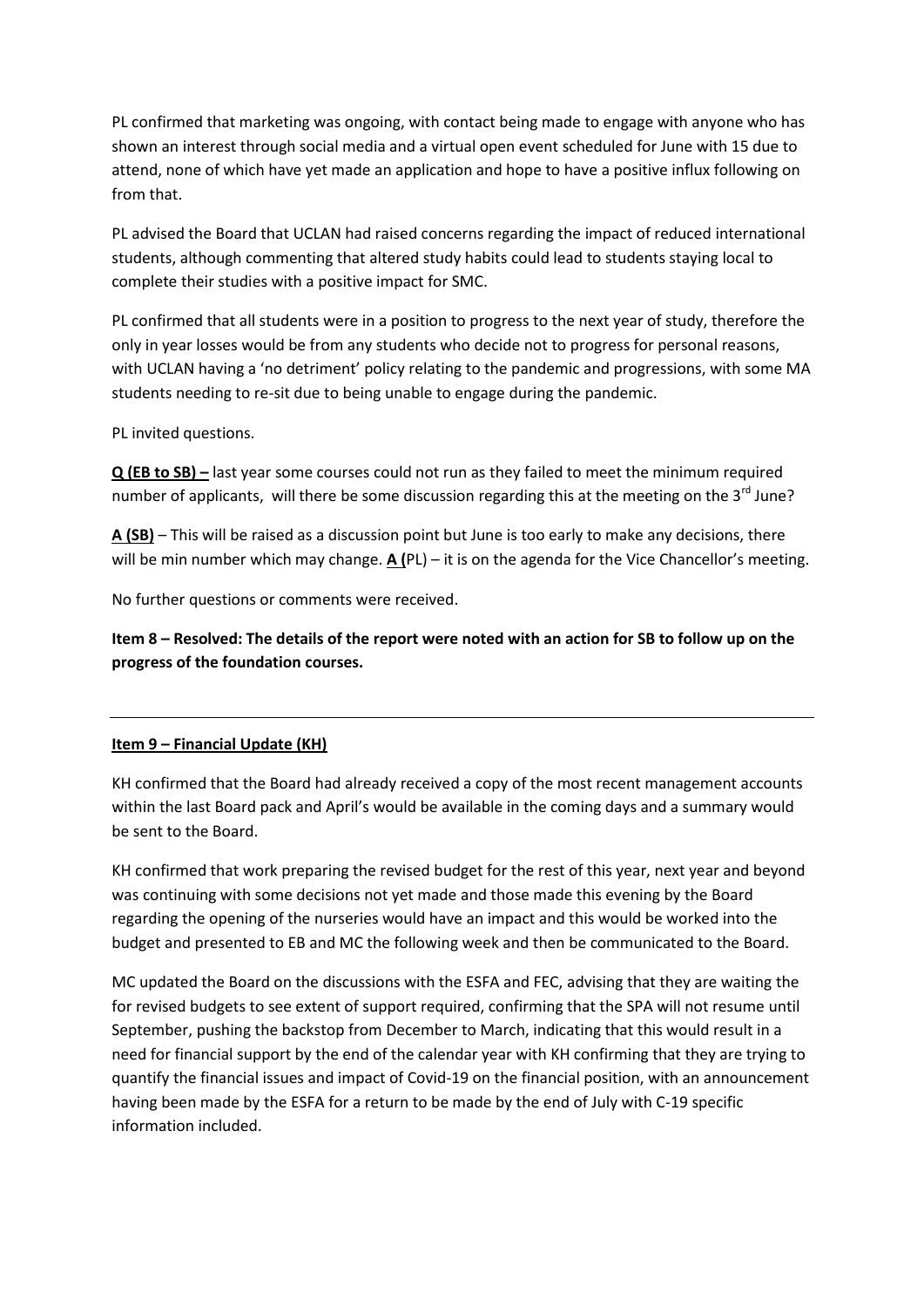## **Item 9 – Resolved: The Board noted the verbal update on the financial position with actions to distribute a summary of April's management accounts and the updated budget.**

## **Item 10.1 – The re-opening of the College**

EB conveyed to the board the level of information that had been gathered and processed to compile the reports that had been distributed ahead of the meeting, with significant internal and external input, asking the Board to consider the information in two stages, with the external requirements, communications and advice ahead of the internal stakeholder information inclusive of staff, students and parents.

EB confirmed that the DfE guidance now included specific FE guidance including the checklist which had been included in the Board pack, advising that the SFCA had worked with DfE guidance to support the College in putting together the proposed models for reopening, noting the emphasis on some face to face contact for a 'small' number of students and only if progress in reducing infections continues with priority for those who can make it in safely, with the focus on ensuring that this does not displace or disrupt the online learning which has been progressing well.

EB went on to outline the information received as part of the BwD education network, providing detail to the Board from the meeting earlier that day. EB confirmed that the Director of Children's services had been supportive, of a return to face to face learning but insisted that public health remains their number one priority and the LA is not yet satisfied the 5 tests have been met, therefore they are adopting a cautious approach based on regular reviews of emerging evidence and guidance, with the earliest recommended date for schools and Colleges in BwD advised to open is 8.6.20 but only if they are satisfied with the progress on all 5 government tests.

The demographic of the local population was highlighted as a significant risk with the high BAME population who are disproportionately affected, noting that in BwD with 1/3 of the population falling into this category, at the highest rate in Lancashire this must be taken into consideration along with the R rate remaining at 0.73 in the North West, adding that deprivation above the national average, being in the top ten most deprived areas in the country further amplified the risks to the local population.

The LA had also raised concerns in the limited evidence relating to the transmission rates in older children, with indications that there was a difference between secondary and primary ages with a decision to look to cautiously introduce year 10 learners in a tutorial model, which would be the same for yr 12, stating it would be impossible to follow a curriculum model and this would only be possible once the Principal, Chair and LA sign off the risk assessment, with BwD LA asking that this information is shared with governors, internal union representatives and then staff.

EB went on to advice that the DfE had requested that Colleges work closely with unions, with EB confirming that with most staff being members of NASNUWT, they had been contacted, with a strong working relationship with the internal representative. They had provided a checklist which states that no member of staff should be expected to go into a college that is not safe, and stated that they would need to conduct an inspection with a union representative prior to the college being reopened.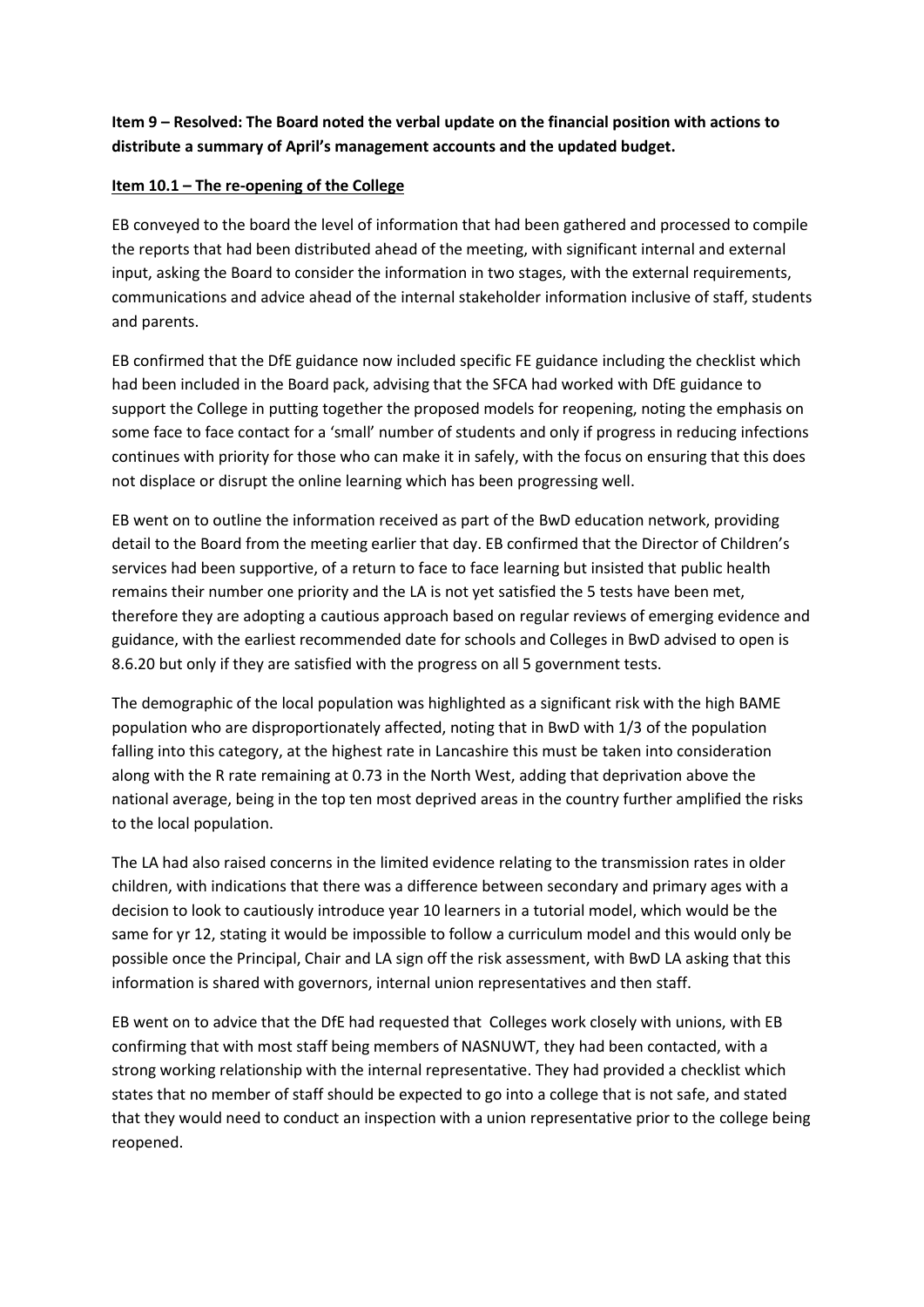EB highlighted the personal responsibility for herself and the Board, highlighting a weakness in the organisation at the College with the removal of the Estates Manager who had been responsible for Health and Safety. The restructure had seen a member of the finance team assume the H&S responsibilities, however limited experience and time allocation of only one day per week has raised concerns over capacity, with some concerns also raised in relation to capability by reason of their limited experience. The structure has seen the roles and responsibilities and line management now divided, with health and safety within the finance team managed by the finance manager and the other duties and responsibilities of the Estates Manager distributed amongst the estates team consisting of 2 site supervisors, one currently self-isolating and the other having significant language barrier and a now lean cleaning team line managed by HR.

EB advised the board of the additional complication of the person responsible for H&S shielding, leaving no one on site with any H&S knowledge able to work through the risk assessment. EB highlighted that the checklist refers to the responsibilities of a Head of H&S, a post that is not held directly at SMC, advising that this had been communicated with the DfE and ESFA. To mitigate the risks in the absence of onsite support, a consultant was contacted, who could work with SMC at a cost of £15,000. A further solution was considered in utilising the services at BwD council, with their representative offering to review the risks at the college on a full day inspection including assessing the review of the proposed June opening and this would need to include a review the H&S guidance and documents to ensure the College is not in breach, they would then provide a 12 month plan and audits, a review of risk assessments, training for staff including the estates team with a base rate cost of £2,200, increasing with the addition of any bolt on requirements, but still significantly less that the consultants had quoted.

MC thanked EB for the update and invited the Board to raise questions and comments, highlighting that the opening of the college was aspirational and hypothetical at this stage until confirmation was received that the five tests were met and the safety of staff and students would not be compromised.

**SJ** (ESFA) SJ clarified a point made earlier by MC that the ESFA wanted to identify the impact of Covid-19 but were not underwriting Covid-19, asking for it to be noted within the minutes that there will not be any costs underwritten automatically, noting that if the college has a cash shortfall, there will not be any guarantees, that Covid-19 related costs will be supported, but there is a need to establish the impact. SJ stated that there was nothing to add in relation to the update from EB, adding that when a conversation was held with Deputy FEC, MS, the concern relating to the H&S had been flagged both in general and specifically relating to Covid-19, confirming that there will need to be assurance but that this does not have to come from the post holder and without that the College will be in some difficulty.

EB continued to work through the documents circulated to the Board, highlighting the detail within the overview of online learning, including the information relating to the virtual inset and staff feedback.

EB gave an overview of the weekly monitoring process including the process for raising and managing concerns and student discipline with assurances that online learning continues to work extremely well.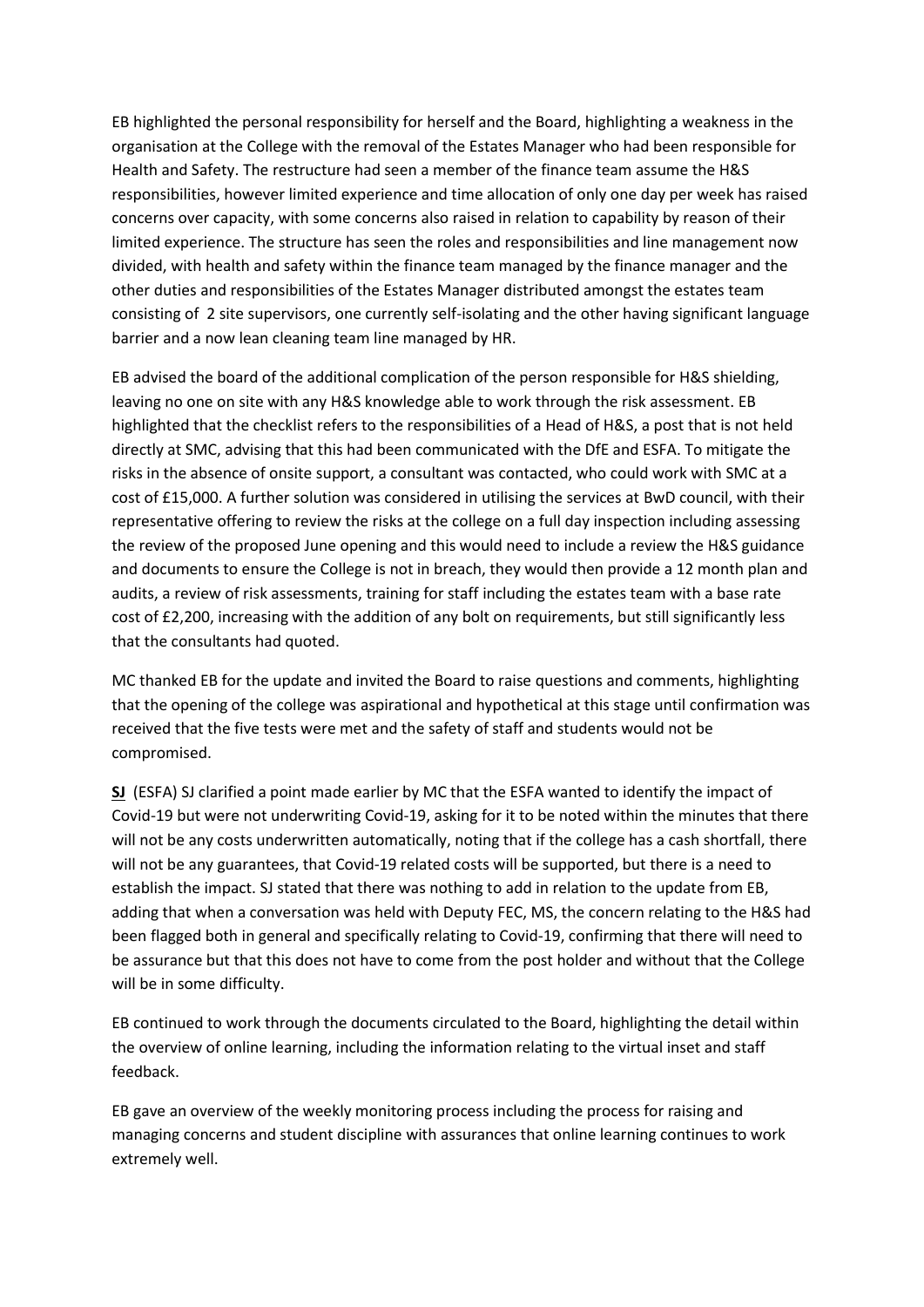**Comment -** that is an important point to raise; if we are unable to find a safe way to get students back into college safely, we are still able to see that their education is continuing.

**Q** – it looks impressive and shows significant progression, do we have a benchmark for comparison, are we ahead or on a par with what other FE colleges are doing? I am curious to see where this is. **A (**EB) – we are part of SFCA NW and I attend those meetings and we are certainly in line with what is going on elsewhere, with few achieving 90% and above engagement through online learning, (to SJ) Is the ESFA able to offer a wider picture? **A** (SJ) Regionally and nationally there are no meaningful statistics on this, colleges are self-reporting distorting the meaning of the information, we don't know what it means as there is a mix and range of provision. Locally talking to local principals, they have done a fantastic job to move to online provision and continue engagement and there will be significant blended delivery for the foreseeable future, so there is a need to reflect, look at what's going well, consider CPD and stock take now before planning for September to normalise this format and ensure it is effective.

**Comment** – I think this is a really important aspect of our provision, we could be some time coming out of this, we could be teaching through blended platforms for the next 9 months so the engagement of 100% up to Easter is a good selling point.

**Comment -** If there are things that can be done to keep this at the forefront of our minds, then I think that this should be done, we need to ensure that this is comparable and best practice. **A (**EB) – The groups are supportive and good at sharing best practice.

**Q -** For the vulnerable learner focus, what is the thinking for those groups? **A (**EB) – This is included in the next section, I'll come back to this.

EB went on to cover the views of internal stakeholders, advising the Board of the student survey outcomes, with 36% stating that they would feel safe returning to College which was 78 students, highlighting that only 3 of those students were not BAME and that 64% would not feel safe which was 138 students and based on this information, it is felt that the only viable timetable to consider would be the tutorial model.

EB worked through the detail form the proposed model which had been distributed; indicating that this would require 4 staff per day conducting 30 minute interviews.

EB confirmed that the 2 learners attending the LA hub for vulnerable learners continued to receive that provision and would do for the next two weeks, with safeguarding staff maintaining contact with all other learners considered to be vulnerable.

EB provided an overview of the Staff who would be at risk from returning to work, including those clinically vulnerable or living with vulnerable relatives and those who would have issues relating to childcare, with rotas drawn up through consultation with HR and guided by the SFCA with a need to individually risk assess staff adding that those with childcare issues should not be pressed to return at this time.

EB added that the information from staff had raised a number of concerns, some relating to health or childcare issues but many staff concerned around the disproportionate impact on BAME or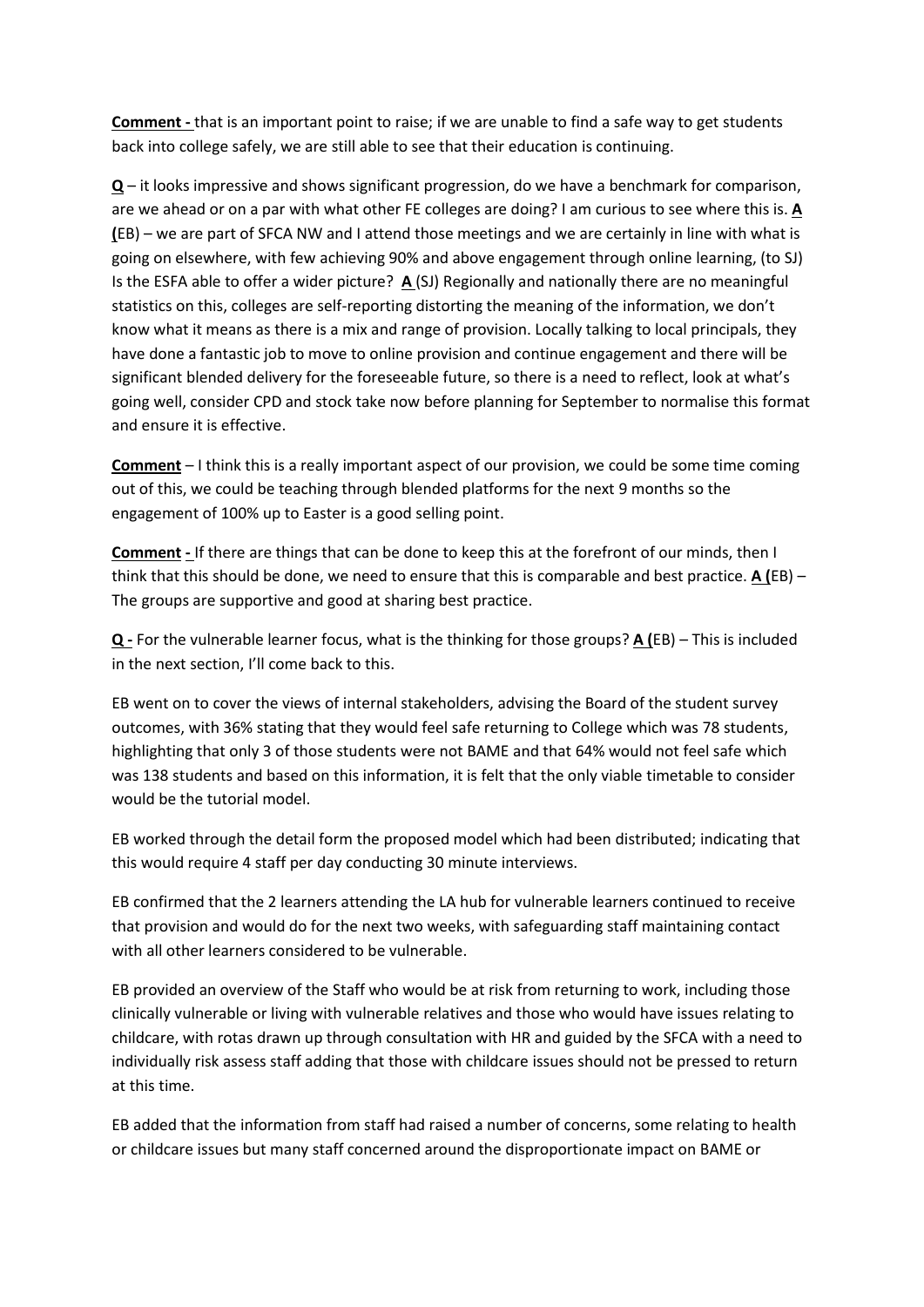concerns over students no adhering to social distancing guidelines, questions relating to PPE with one member of staff requesting full PPE to feel safe in their return.

The Chair invited questions, noting that the intention was to gain a consensus on the best way to move forward, acknowledging the difficulties in relation to no one having had experience of anything like this and in the face of limited scientific evidence.

**Comment –** In relation to the risk assessment, we simply cannot open without one, this is a nonnegotiable aspect of this whole process, it is not safe to open without one. This is the standing guidance and the risk assessment is the starting point. I don't believe based on the information provided this evening that we have necessary skills to carry out our own risk assessment, this requires a significant level of experience.

**Comment** – I recommend that we proceed with BwD offer, they have experience and they have a vested interest in whether we open or not, they have been vocal with their views, we would have to get their okay to open, and using their expert they would be comfortable with the decision.

**Q -** Online learning is going well, this is safer and at the moment we are not in a position to reopen, do you EB agree? **A** (EB)I think we are vulnerable in the H&S situation we have been left in with being a small college with a small structure.

**Comment** – I agree that we need expert guidance, however if it is someone's role to undertake health and safety responsibilities there is a wider issue, possibly to be returned to further down the line, we need to do something about that if they cannot carry out a risk assessment. For now we need it and will have to work round it but there is a wider issue that we need to return to.

**Comment** – this is an important learning point, it is not through their fault, and they have only just undergone the training. **A**(KH) they were asked by the former Principal as we didn't have anyone, she sat and passed the qualification and does the one day per week and the Internal Audit by TIAA raised no concerns, however internal day to day concerns had been raised and we were looking at this, even if they are capable, one day per week is not enough in these circumstances. **A** (EB) – further concerns are due to them shielding, in this role and under these circumstances we need someone with the skills and experience to be on site, we could have worked with her but now no one on site with Health and Safety qualifications leaves us vulnerable.

**Comment** – this is a necessity to look at this even if we are not opening on 1<sup>st</sup> June, we need to ensure that we can open even if it is not until September, there has been an announcement that some institutions will not conduct any face to face delivery.

**Comment and question** – I am in agreement, however, I am concerned when we talk about the person with the specific responsibility we recognise that health and safety is everyone's responsibility, assisting and giving guidance and doing assessments is only one aspect, this feeds into a plan which is everyone's responsibility – we should not end up with scapegoating. Can we put together a reopening working party using the guidance and communicating this outwards, to include site, curriculum, support, and policies? Some can still feasibly work from home but some do need to come in. **A** (EB ) – we have created this internally and will look at this further, everything will link in, site, safeguarding and training will be provided, we are 100% clear it is covering the whole college area, the concern I have is that the one person with the qualification is not onsite. In terms of the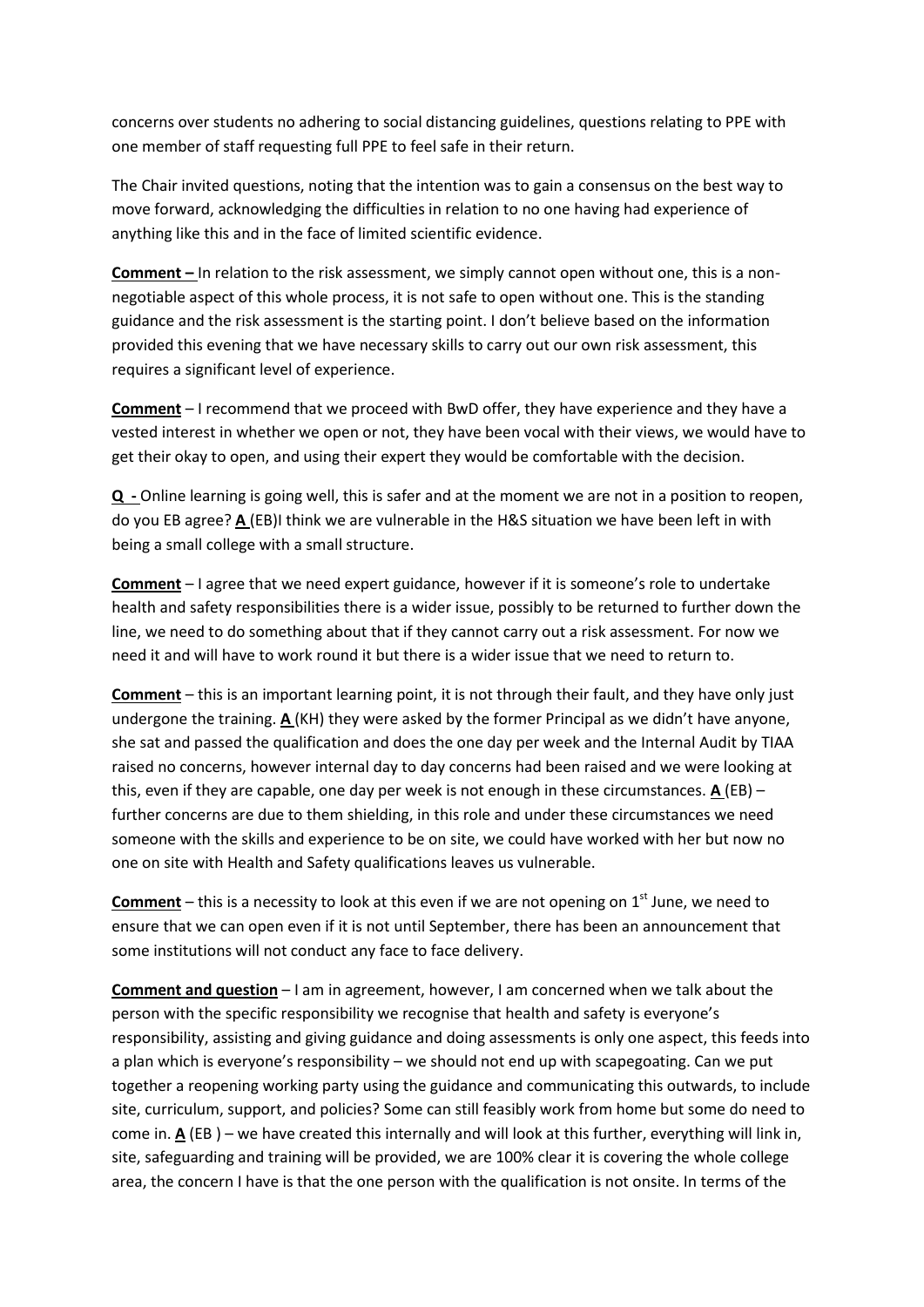working party, KH and I pulled together a full team, onsite with KH, HR and operations manager, director of curriculum, quality and then safeguarding and director of students, PA and EB, the working party has met regularly virtually for weeks and onsite with a full site review.

**Q** – how likely or unlikely are we to open before the end of this academic year? **A** (MC) a number of LA have made the decision to not open, others are looking to take that decision, our LA has been slow to take that decision but this is an emerging picture. **A** (EB) – like you say, some have decided not to open, ours is taking it slowly, has been extended the earliest date to June  $8<sup>th</sup>$  and this is only tentatively, there will be more guidance from the government to follow. It is important to me that we will be open in some way, definitely by August and we need to plan now for that, it will take from now to then to be ready for that and need LA support for that, it is crucial we are ready for August and September.

**Q** – why are we paying the LA anything for what is essential health and safety requirements? **A** (EB) – we need someone to undertake this task. **Q** I agree but why do we have to pay? **A** (EB) – schools have this service because a slice of school funding goes to LA to pay for it, we have to 'buy in' if we want to use it. **Comment -** I agree but we need to negotiate, we have not created nor are we responsible for the circumstances that have led to this being a requirement. **A** (EB), to have just the full onsite risk assessment £350. **Comment** - I don't think we should pay. **A** (EB) – I disagree. **Comment** – they could do without charge. **A** (EB) - they get payment from schools to cover these services

**Comment and Q**– we have to get a risk assessment and regarding the costs, if we were comfortable that we could do it in house then we should, but if we can't, we must employ someone to do this. I like the idea of the working group, I understand that the College has one but we as governors need to be involved in that working group. When does college close? **A** (EB) – we only have year 12 until end of June. Half term is next week and we need the risk assessment done and then we can progress with plans our plans which is for the 78 students to have 30 minutes face to face contact time.

**Comment** – it seems there is little benefit that couldn't be obtained through the online platform. **A** (EB) there would be a 30 minute pastoral appointment each, something we have already done over the phone but could set up small teams to conduct these in College. We cannot do one to ones virtually due to safeguarding restriction, but maybe they could be done across 8 pastoral teams, however the young people may not open up in group of 8.

**Q-** If we ask someone to do the risk assessment on our behalf, wouldn't get this done for a couple of weeks, so is opening likely to go ahead before term ends? **A** (EB) – BwD LA can come in next week but any issues will take time to work through.

The Chair asked the approval of the board to go ahead with the risk assessment while continuing to reflect on the on-going guidance as to the value of opening the College.

**Comment** – I see the priority is focusing on the new term and being safe and ready. I think for now we continue online and do everything you can there. This will become the new normal and it will get better as time goes on. Health and Safety concerns are constantly updated, it is quite an in depth role and responsibility, there will be a lot of this due to Covid-19, even more than normal. I think this is something that we need to come back to but for me, emphasis now should be on getting new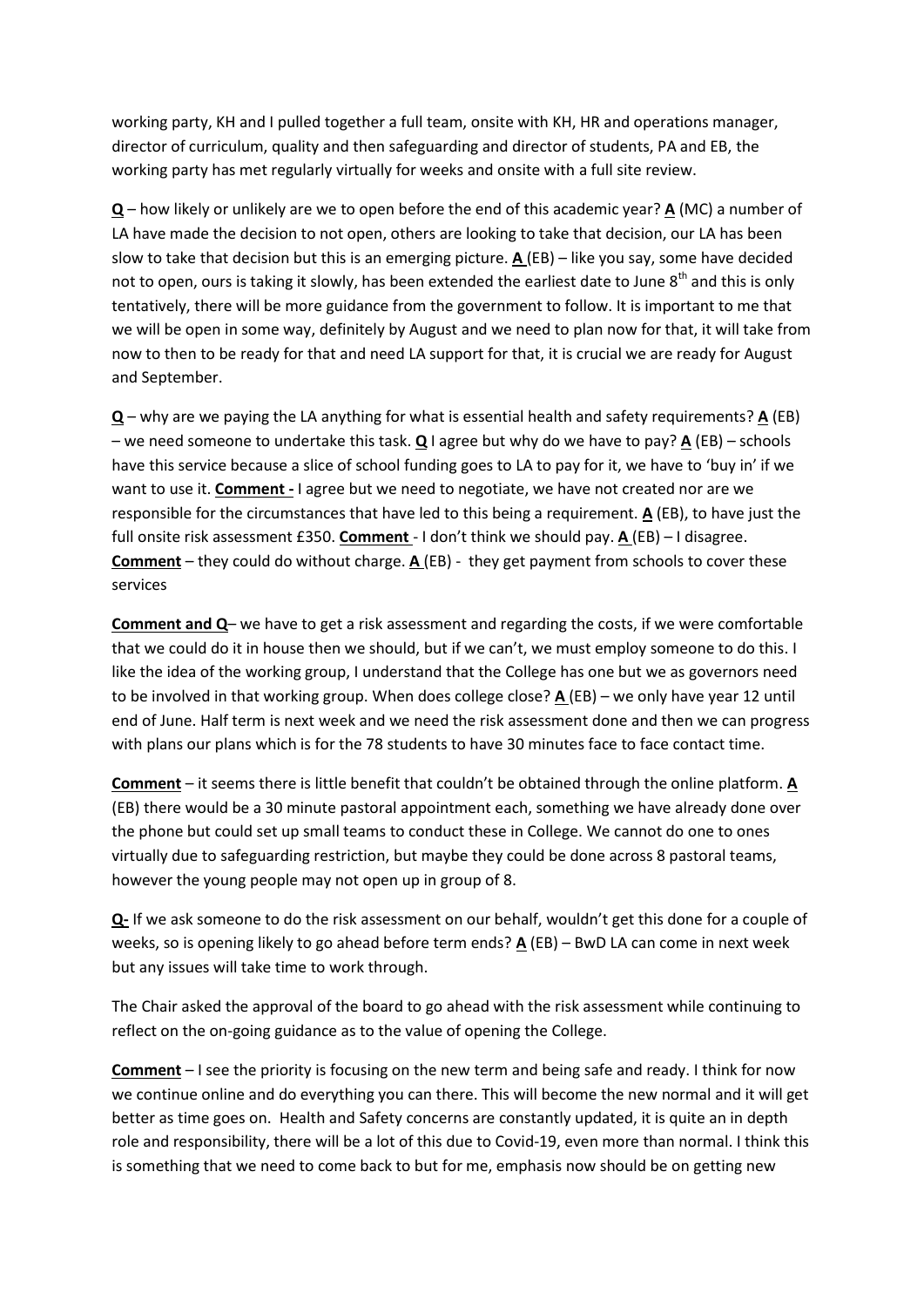applicants in and the College ready for August, from everything I have learned, there would be a lot of energy for the sake of 3 weeks with very little reward.

**Comment and Q**– there are so many diff considerations, if we are assuming social distancing continues into September there are huge implications for timetabling, staffing, rooms, I agree that our energy needs to be spent planning and preparing for that and blending learning. The regulatory framework will take this into account and hopefully assessment will be taken into consideration. I definitely think that we need to find out about engagement, which elements of the curriculum are vulnerable; we need to plug the skills gaps as quickly as possible, for both returning learners and for induction, focusing on diagnostics. **(To SJ) –** What is the ESFA's view? Is it reasonable to focus on new year **A (SJ – ESFA)** It is understandable, in terms of my patch, Lancashire and Liverpool, this would put you as an outlier, that doesn't mean it is wrong, but most are opening in some capacity, others have looked at learners at risk of dropping out to bridge gap and reengage, socially distanced reengagement activities and also those who need practical assessments which may be less relevant or achievable through online learning which is usually more vocational based courses, all colleges are looking at small numbers but this is what they are considering.

**A -** (EB) – I have been with NW colleges, they have all fed back on their proposals and Blackpool SFC said they may not open, only seeing the vulnerable, CNMC have stated that online learning is going well and may interview at home, again with maybe only vulnerable students going in. CNMC are using teams to do interviews. Nelson and Colne have stated that they are not rushing to reopen, they again may bring in highly vulnerable learners, there's nothing to say that we wouldn't or couldn't follow a similar model.

**Q** Vulnerable from our point of view as those who are disengaged? Are we keeping an eye on that, ensuring they stay engaged and go on to their 2<sup>nd</sup> year? Or do you mean those safeguarding vulnerable learners? What about the more hands on practical skills that students need, are we finding ways to facilitate that?

**Q** – how are we managing progression enrolment? **A (**EB) – we have conducted 1:1 interviews with the pastoral team, it's not something that we can do in college as it is high risk. We are working through all year 12 students and doing interviews, discussing all subjects and agreeing subjects with them.

**Q** – we need to address the 'vulnerable' terminology. We have learners who are safer at college than at home, we need an open door policy for those, students, we have to have them in as soon as it is safe to do so, our recruitment would have been a high priority alongside results and both should be treated differently. **A** (EB) – for our vulnerable learners we have a very thorough process, through regular calls, monitored and recorded, those learners have not suggested that they want to come in, the only two very high risk are those attending the hub and receiving that additional face to face support.

**The Chair asked for** agreement suggesting that the consensus was to focus on opening in the new academic year. This was unanimously agreed.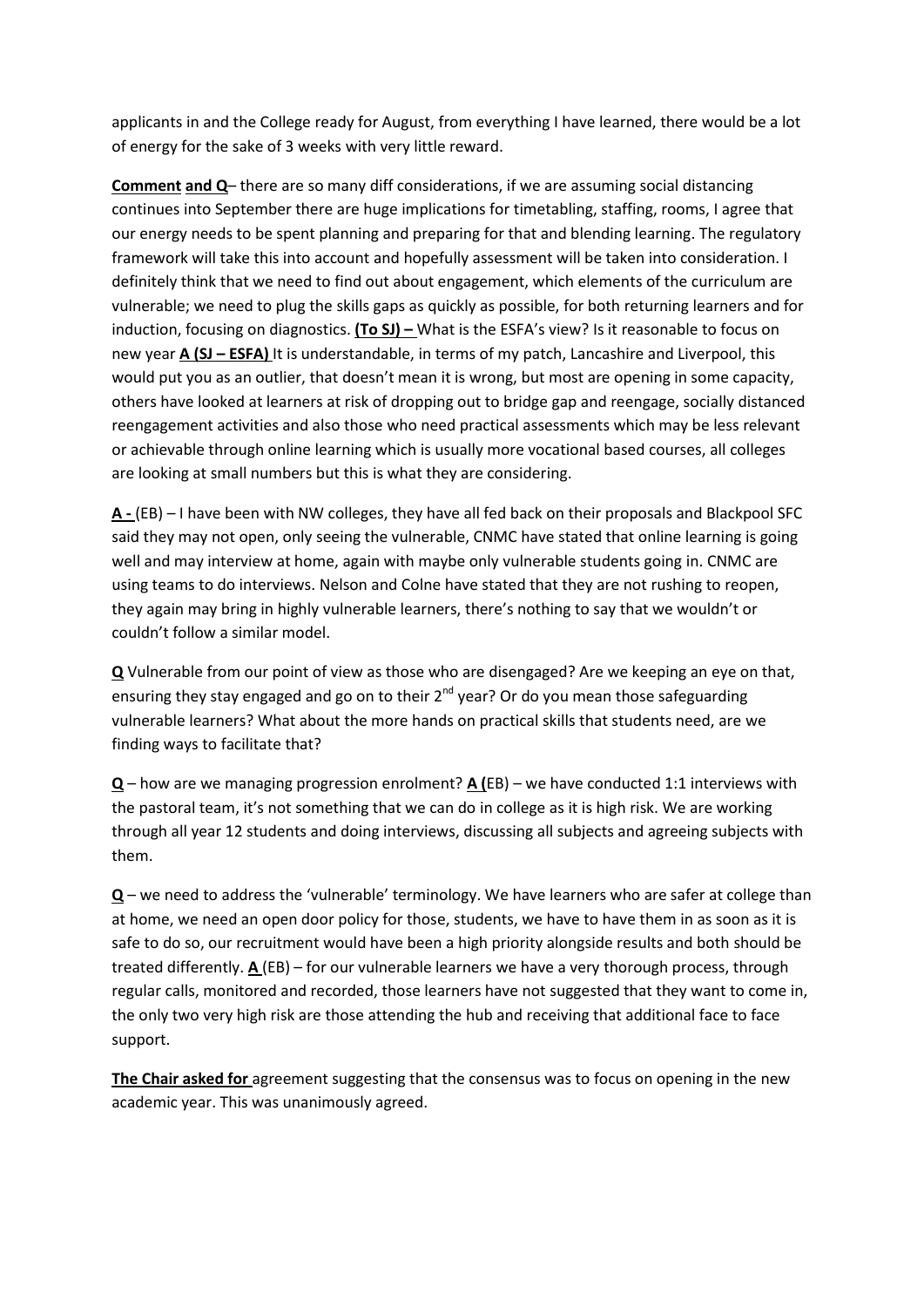MC confirmed that this was an evolving situation, with the need to continually watch and to assess, with operational decisions the responsibility of EB, who would feed into the board any information should this change.

**Comment** – Whilst I agreement that energies and efforts need to be on reopening in September if it is safe to do so, I think it is vital that we note that we are not saying that there will be no face to face support for those who may need it before the end of term. I think that we need to agree that we will make this happen if it is possible and required by any learner.

**Comment** – I agree – if the opportunity arises to support them and they need it we must do this.

This was unanimously agreed, with a summary by MC that the College would arrange for a risk assessment, to ensure that should the need arise, the College could facilitate face to face support, however, unless there was a change in advice, the College would focus on opening for enrolment in August then wider reopening in September.

#### **Item 10.1 – Resolved: The Board agreed:**

- **the College should obtain the necessary risk assessment from the LA**
- **continue with online learning and prepare to open in August**
- **be ready, available and willing to open (if safe) for any learner who requests or is thought to need it**

## **Item 10.2 – The Reopening of the College Nurseries**

TE detailed the difficulty in making the decisions in relation to the reopening of the nurseries, with parental expectations for the nurseries to open on  $1<sup>st</sup>$  June, however, in order to ensure it was safe to do so, specific guidance, not yet available for early years, would need to be followed along with the update on the five tests which would not be available until  $29<sup>th</sup>$  May. TE conveyed the difficulty relating to social distancing for preschool children, stating that the nurseries were not ready to open but would open if the advice is that they should to stimulate the economy and enable parents to work and to prevent parents taking their children elsewhere. TE provided the highlights from the previously distributed report asking Governors to decide if the measures were appropriate, which depending on the information due on  $29<sup>th</sup>$  May included a 3 phase proposed reopening.

TE confirmed that the nursery closed when there were only 2 children attending and that they had someone at home who had decided to continue to send them into nursery. TE added that in reopening the nurseries, the staff would be put back onto full pay and there would be the need to ensure that this was a financially viable decision. TE drew governors attention to phase two, highlighting the need to get children ready for school, which she felt would be impacted by the extended time away from the preschool, and confirmed that the bubbles would be reviewed on 29<sup>th</sup> June along with a review of the risk assessments and health and safety requirements

TE expressed concerns relating to managing a full nursery, at capacity for staff and children, stating that phase 3 may not be implemented until September. Having reviewed the expected attendance, the decision was made not to open the Park until September, with those wanting to return earlier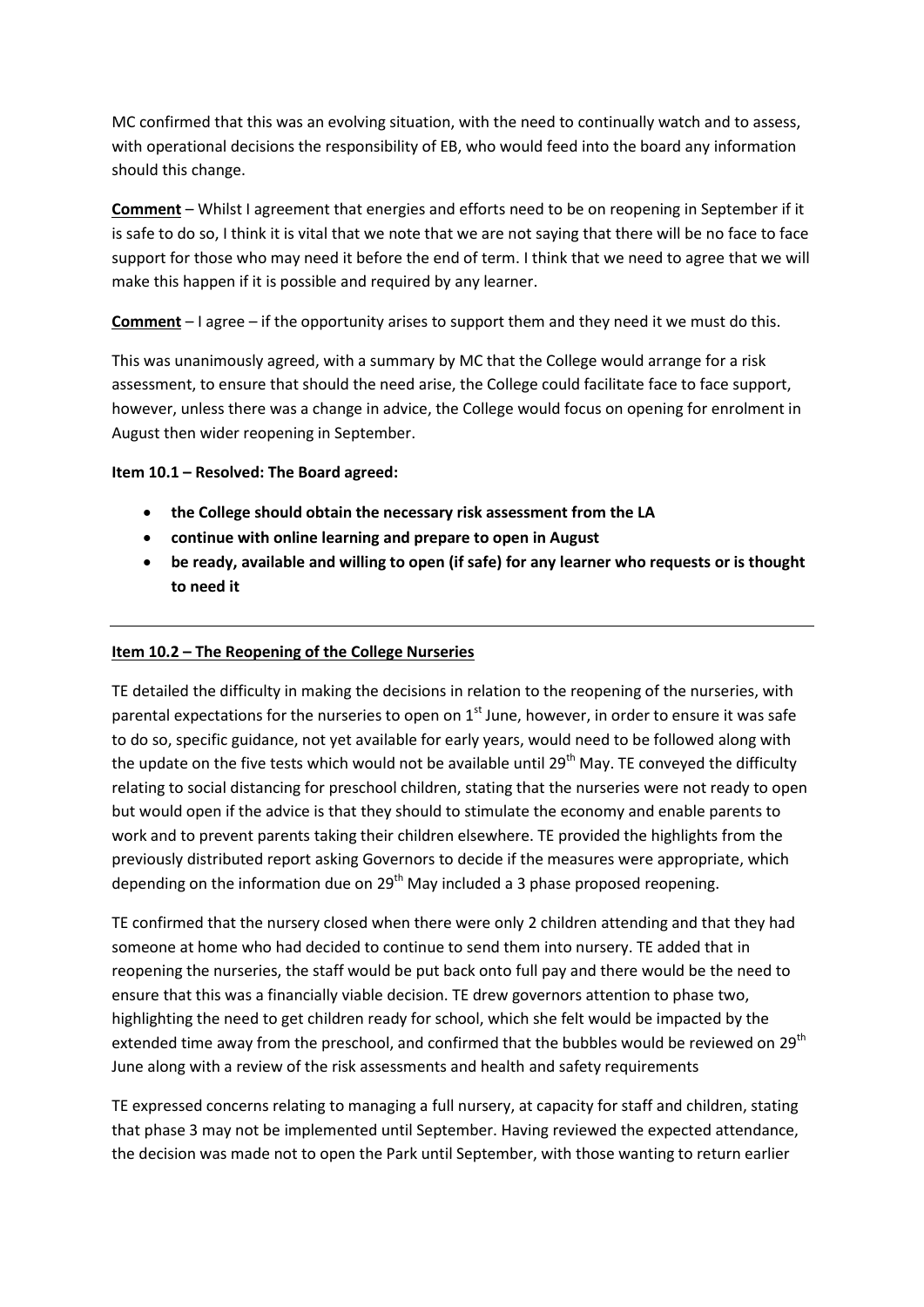offered a place at Wensley Fold, with details of projected income for Wensley Fold and SMC provided, adding that the Manager and SENCO were not furloughed.

TE worked through the proposed opening times and days with justification for the decision to open from 8-6 for four days to prevent staff from arriving at the same time and to ensure children remained with the same staff and giving the opportunity to deep clean and allow the environment to recover with an additional measure of a health questionnaire every Monday. TE confirmed that this and other measures had been based on the school guidance in the absence of EYFS information, and they were prepared to amend and update the risk assessments as necessary once the guidance became available which had been due to be released that day.

**Comment** – the report and risk assessment are excellent, the detail is thought out and thorough, well done to you and your team.

**Q** – could we reduce opening hours further? A (TE) – We are trying to meet as many parents' needs as possible. Most parents are those working shifts, we're trying to be flexible and asking them to be flexible whilst trying to ensure staffing is cost effective, but we must ensure that quality is not compromised. This proposal meets thresholds but we need to ensure that this works, we may need to call in staff on short notice. The ratios meet legal requirements including qualifications, utilising the modern apprentices as there is no extra cost but this will be reviewed regularly. Parents are worried about bringing their children back, so we are unsure when they will bring them back as many will try to continue to work from home, but we need to open for those who can't.

TE went on to further reiterate that they could not stop children mixing, or from putting things in their mouths, they could only minimise the risks and confirmed staff would be vigilant. An additional measure would be to ask the cook to support with the additional cleaning requirements and invited any further questions.

**Comment and Q** – this is really thorough and well thought through, a credit to you and your team, it demonstrates care and attention. I am just wondering where staff are carefully allocated, if someone became ill and had to quarantine, is there capacity to replace them? **A** (TE) – we are not utilising all of our capacity, we have asked who wanted to return and felt ready to come back and more were ready and wanting to come back than we needed, so we have lots of backup if someone develops symptoms. What remains unclear, is if this happens, whether we will then have to close, we will have to seek advice in this situation.

**Q** – Paediatric 1<sup>st</sup> aid, is highlighted in the plan, will this be an issue?  $\underline{A}$  (TE) We need to have one on the premises but all our staff are trained, we have one member of staff whose expired whilst on long term sick, now that they are ready to come back, she will the training as soon as it is possible to.

TE highlighted other additional measures undertaken to reduce the risk of spread, including the removal of soft toys and furnishings with additional training for all staff ahead of reopening, therefore the opening would be delayed by a day but this was essential to ensure that staff were all full trained, with regular communication on progress to parents. TE confirmed that children will be encouraged to continually wash, improving the already strict hygiene practices with children aware of the special tissue bins but again reiterating that social distancing was not inappropriate or possible for the children but this would be instilled for parents and staff.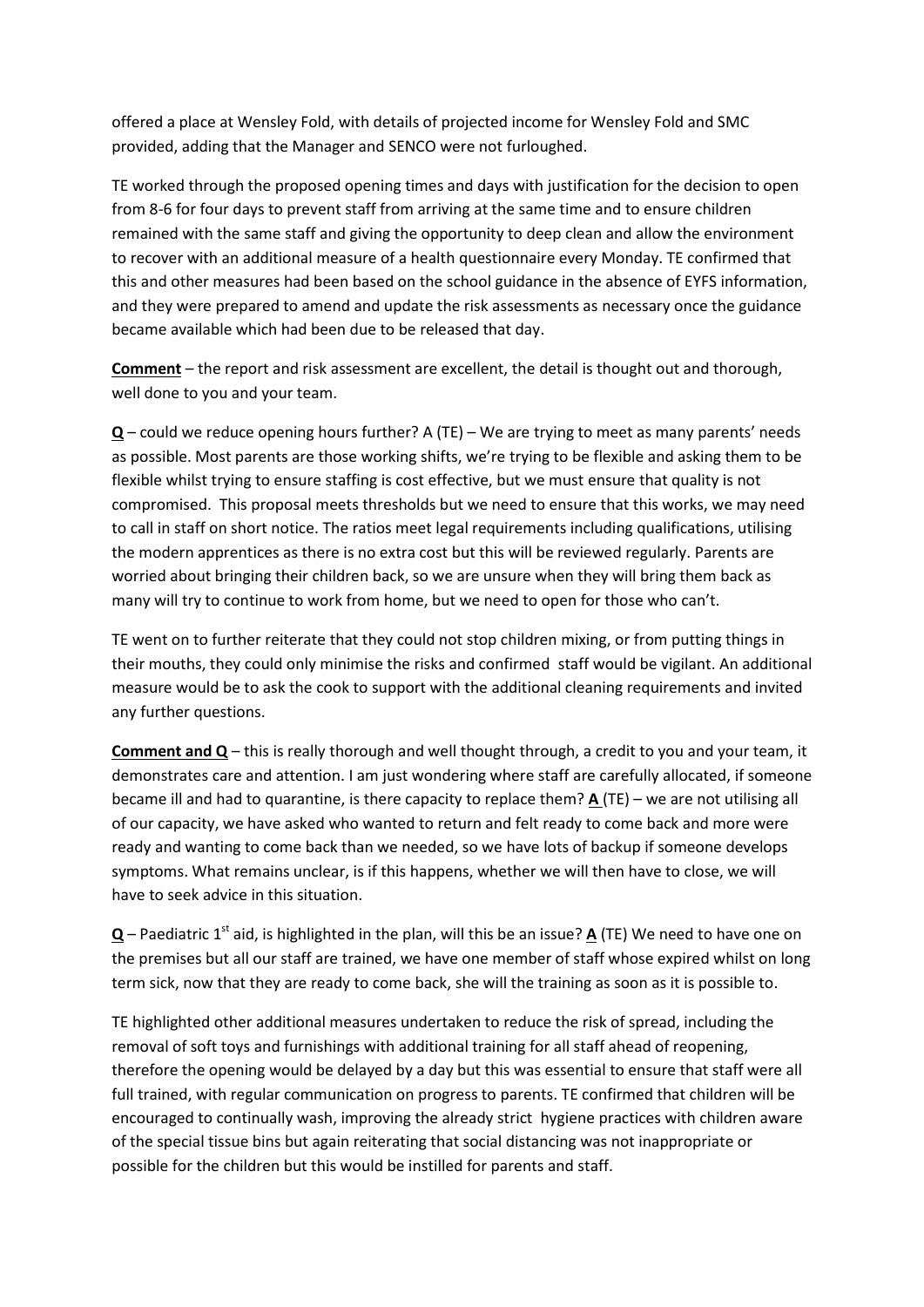Further discussions were held about the likelihood and implications for the nursery should anyone have any symptoms, with it remaining unclear whether only the bubble or whole nursery needing to isolate until results would be available, and further clarity needed on whether if it was a child with symptoms, if they would be tested being under 5.

**Q** – do we need BwD LA approval to reopen? **A** (TE) – no nurseries can just open. The Early Years Development Team and Children's Services email we had stated from 1<sup>st</sup> they will accept key worker children, from the  $8<sup>th</sup>$  those progressing to school, they are using the same phases as us so this is reassuring, however , personally I don't think it is safe but from a business perspective, we need to.

**Comment** – I mirror those saying that the report is excellent, I would just like to know if someone needs to sign this off? If we have a H&S officer, should they sign this off? Although they can't go to the nursery due to shielding, surely it is not unrealistic to pass the report to them to ensure that you are covered, as we have a health and safety officer, we should not exclude them from this. **A** (KH) – The DfE schools guidance has been followed but as an additional safeguard we could also to send to the LA.

**Comment** - no internally, to our own Health and Safety Officer, I don't disagree, the council should review it but cannot ignore our own officer in this process. **A** (KH) – there is different guidance, the park only has one room, others have multiple rooms, some private nurseries have large spaces, there may be signage needed. The health and safety requirements relating to covid-19 are very specific, an everyday officer would not know, it will need support of the LA to be sure. **A** (EB) – there is so much guidance, it needs a huge amount of different Health & Safety knowledge and risk assessments ahead of opening, I can't understand why it is not there yet for early years, I would feel more comfortable if this was available.

**Q** - Would you push back as per LA guidance for schools? **A** (TE) I don't see the difference for a week, I will be ready.

**Q**– are you expecting specific guidance? **A** (TE) – yes it is due out today.

(SB and SJ left)

There was a discussion relating to the ability to approve the phased opening and risk assessments with improved hygiene measures in the absence of specific EYFY guidance with TE asking if they were agreed in principal, provided there were no huge unforeseen differences in the measures for EYFS.

**Comment** - the proposal is logistically practical and workable, this needs superimposing with the guidance, hopefully there will be an added layer, others are carrying your concerns who are working with SEN, these are vital services, but yes I would support that this is agreed in principle.

It was agreed that the Board would approve the phased re-opening, subject to any additional guidance being adhered to and with the measures and report being approved by the Health and Safety Officer and the LA.